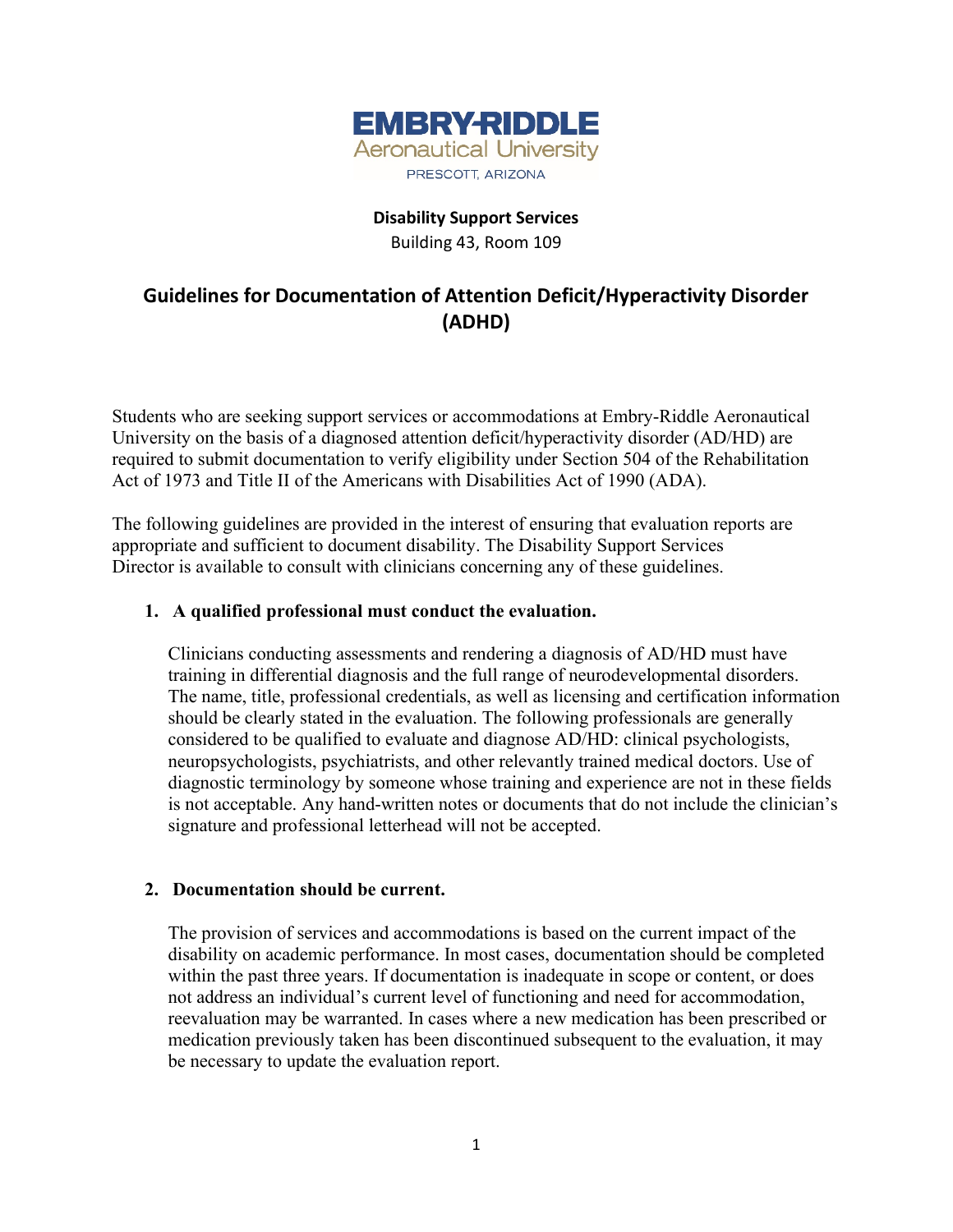#### **3. Documentation should be comprehensive.**

Because AD/HD is, by definition, first exhibited in childhood (although it may not have been formally diagnosed) and manifests itself in more than one setting, relevant historical information is essential. In addition to providing detailed evidence of a childhood history of the impairment, the following areas must be investigated:

a. A history of the individual's presenting attentional symptoms should be provided, including evidence of ongoing impulsive/hyperactive or inattentive behaviors that significantly impair functioning in two or more settings.

b. The individual's developmental history.

c. Family history that explores the presence of AD/HD and other educational, learning, physical, or psychological difficulties deemed relevant by the examiner.

d. Relevant medical history, including medications and determination of the absence of a medical basis for the symptoms being evaluated.

e. A thorough academic history of elementary, secondary, and postsecondary education, including review of prior psychoeducational reports to determine whether a pattern of strengths and weaknesses is supportive of attention-based learning problems.

f. Description of current functional limitations pertaining to an educational setting that are presumably a direct result of problems with attention.

#### **4. Alternative diagnoses and explanations should be ruled out.**

The clinician must investigate and discuss the possibility of alternative or coexisting mood, behavioral, neurological and/or personality disorders which may confound the diagnosis of AD/HD. This process should include exploration of psychosocial and educational factors affecting the individual which may result in behaviors which mimic an AD/HD.

#### **5. Testing should be relevant.**

Neuropsychological or psychoeducational assessment is important in determining the current impact of the disorder in the academic setting. The clinician should objectively review relevant testing to support the diagnosis. If grade equivalents are reported, they must be accompanied by standard scores and/or percentiles. Test scores or subtest scales should not be used as the sole measure for diagnostic profile. Checklists and/or surveys can serve to supplement the diagnostic profile but are not adequate in and of themselves for the diagnosis of AD/HD and do not substitute for clinical observations and sound diagnostic judgment. Data must logically reflect a substantial limitation for learning for which the individual is requesting accommodations.